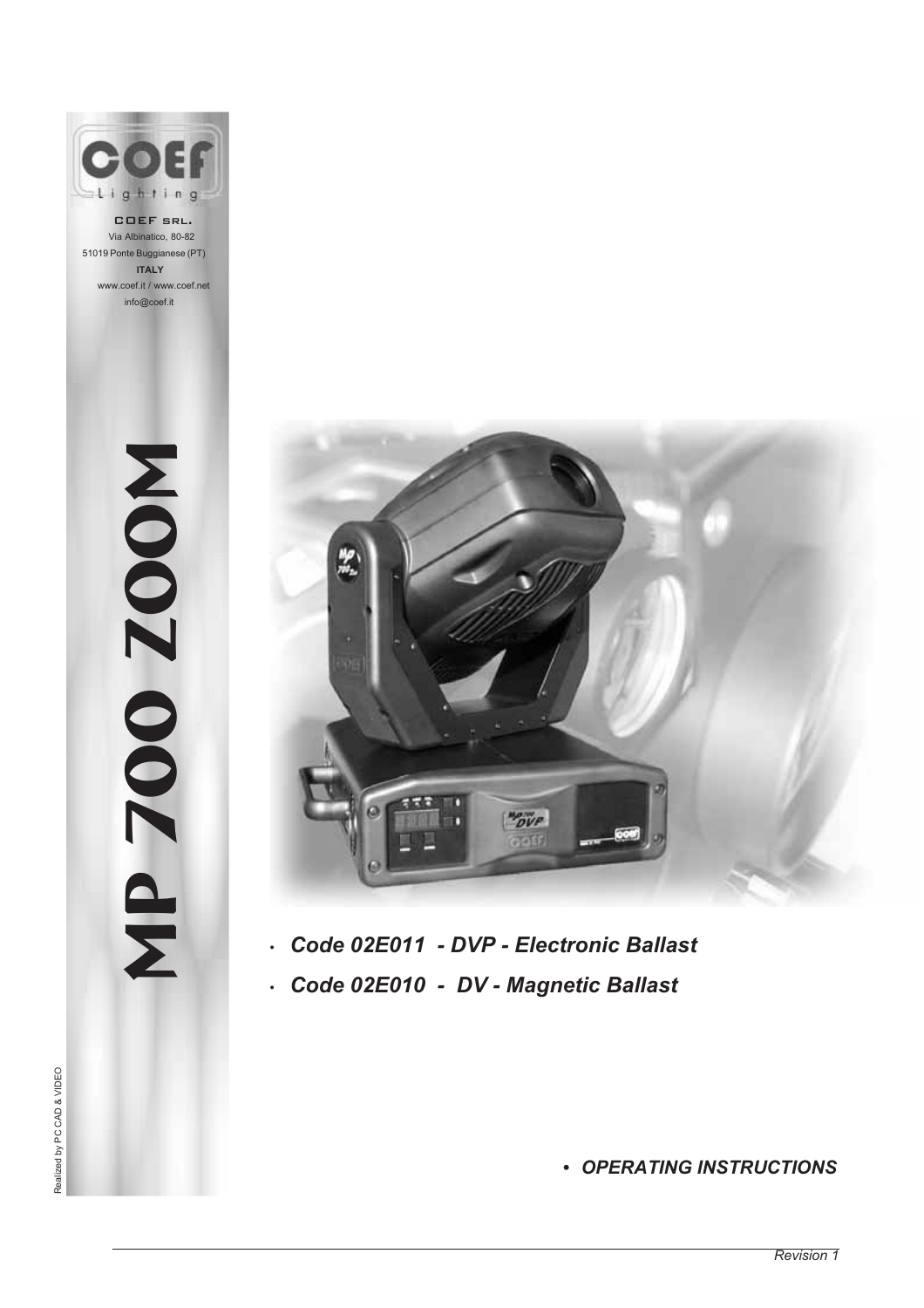

# **Declaration of CE conformity**

We Manufacturer COEF srl. Via Albinatico, 80-82 / 51019 Ponte Buggianese (Pistoia) **ITALY** Declare that the product **MP700 Zoom** is in conformity with **89/336 EEC-EMC** directive and with the actual required safety standars in accordance with **LVD 73/23 EEC**

Ponte Buggianese, 10 October 2001

**ATTENTION: carefully read the directions of this manual. Exclusively follow the safety rules in force and do not carry out assembly and/or maintenance operations without taking all precautions as indicated in the different sections or without the necessary specialization.**

**This manual must always accompany the equipment, therefore it must be available and readable at any moment if necessary. Also in case of sale, rent, change of place and/or ownership, these documents shall be enclosed with the relative equipment.**

### **ADVICES FOR A CORRECT INSTALLATION**

#### **This equipment is destined to an exclusively Professional use.**

1) Make sure that all the fastening parts of the spotlight are in good condition. Regulate the proportions of the fastening accessories (screws, bushes, nuts, supports, etc.) in order to be slightly over-dimensioned as compared to the actual requirements.

2) Carefully check the contents of the packaging and the completeness of the components. If any of the parts listed hereunder is missing, please contact your Dealer immediately.

3) Do not install the projector outside where the influence of atmospheric factors could damage the unit working (rain, wind, intense heat etc.) or indoor if there is a high percentage of humidity.

4) Do not clean the projector using water jets or immersion in different liquids. Scrupulously follow the indications given in the chapter MAINTENANCE.

5) Make the electric connections and the installation / replacement of the lamp after having disconnected the power supply and after haved positioned the power switch to OFF.The apparatus is classified as belonging to Class 1 type of protection against electric shocks. Its connection to an earthed mains unit is compulsory. The equipment must be protect by an adeguated magnetothermal switch. You are recommended to equip the system with aptly dimensioned differential switches.

6) Do not touch in any case the internal and external parts of the projector without previous authorization of the constructor and make modifications only by the intervention of qualified staff.

7) Make sure that the projector is correctly fixed on the support as indicated in par. 3.3

8) If the bulb explodes, the particular design of the apparatus prevents the splinters from going outside the projector. All the parts, therefore, shall be complete and perfectly assembled. The lenses, if visibly damaged, shall be replaced by original spare parts

9) **Minimum distance from illuminated objects:** The projector must be positioned in such a way that objects struck by the light beam are located at least 2 metres from the projector objective.

 $2mt.$ 

10) **Minimum distance from inflammable materials:** 0.3 meters

11) **MAX ambient temperature:** 40° C.

12) **MAX external surface temperature**: 90° C.

13) Don't look directly the lamp trough the lens.

14) We recommend not to look at the lamp without wearing a proper protection; also ensure that the covers are assembled to the equipment.

15) Inside the equipment there are high temperatures and tension/current values which might be very dangerous. It is necessary to disconnect the equipment from the mains before removing its protection covers and wait for 30 minutes at least before touching any part inside.

16) Do not switch on the equipment if its lamp is not inserted.

17) Leave sockets and air outlets free from encumbrances and clean them periodically (see "Maintenance" section).

18) Do not leave the packaging elements (polystyrene, nylon, metal parts, etc.) unattended; they might be dangerous for children.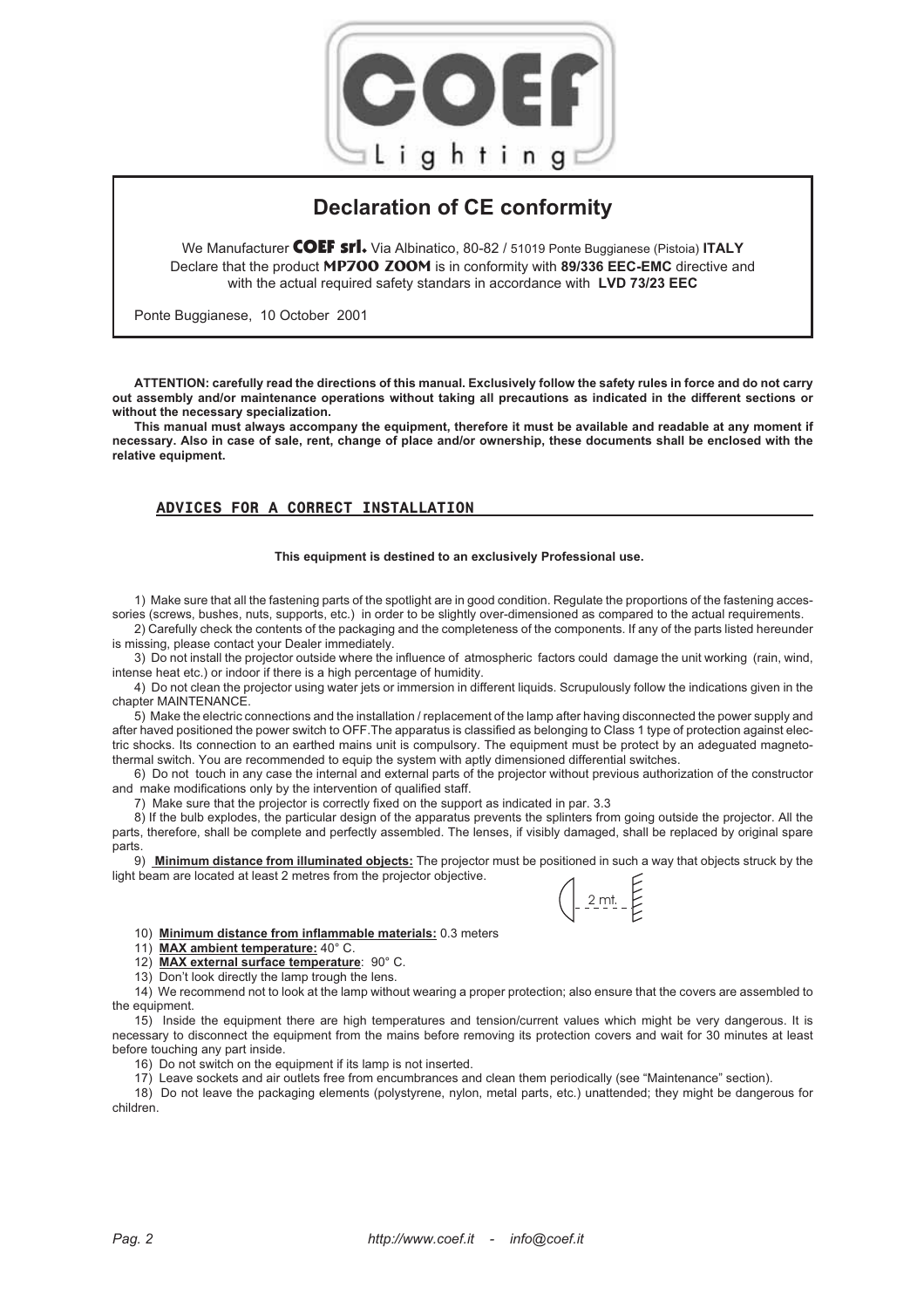This manual has been organized in order support the user, the installer or the maintenance operator of the described unit with those necessary informations for a correct use of the installation and working procedures of the same unit.The various procedures will be just signalled by indicators (when necessary) evidencing the operation dangers and the necessity of technical support.

Please find here below a list of symbols and relative meaning:

**OPERATOR :** Not particulary qualified staff, that can operate when no specific knowledge is required



**COEF OPERATOR**: Technical staff, qualified and trained by the constructor, for repair and extraordinary operations.



**MECHANICAL OPERATORS**: Staff employed in the ordinary mechanical maintenance.



**SPECIALIZED MECHANICAL OPERATOR**: Qualified staff employed in extraordinary authorized installations and repair.



**ELECTRIC OPERATORS**: Staff employed in the ordinary electric maintenance.



**SPECIALIZED ELECTRIC OPERATORS:** Qualified staff employed in extraordinary authorized installations and repairs.



**DANGER SIGNAL:** Generic dager signal and electric shock danger signal.

# **GENERAL WARRANTY CONDITIONS**

- *• The guarantee is valid for a period of 12 months from the date of purchase of the equipment.*
- *• The guarantee is not valid in case a wrong voltage or frequency is selected.*
- *• The parts which are proved to have manufacturing defects are also covered by the guarantee.*
- *• The external parts of the equipment, its removable elements and lamps are excluded from the guarantee; for these parts we recommend to follow the directions supplied by their manufacturers.*
- *• The guarantee is not valid in case of tampering or repairs carried out by non-authorized personnel.*
- *• The replacement of the equipment during the validity of the guarantee is not provided for.*
- *• The transport freights from and to the manufacturer for repairs under guarantee are at Customer's charge.*
- *• When applying for the repair, always mention the serial number and the model of the equipment.*

# **PACKING CONTENTS**

Carefully check the contents of the packaging and the completeness of the components. If any of the parts listed hereunder is missing, please contact your Dealer immediately:

- *• MP700 Zoom complet unit.*
- *• This user manual.*
- *• 2 quick lock/release (omega) brackets.*
- *• 1 connector XLR 3 pin male.*
- *• 1 connector XLR 3 pin female.*
- *• 1 connector POWER.*
- *• 1 safety-chain equipped with two snaps.*

#### *PROTECT NATURE*.

#### *DO NOT DISPOSE OF THE PACKAGING IN THE ENVIRONMENT. CAREFULLY KEEP THE BOX AND THE COMPONENTS OF THE PACKAGING FOR ANY DISPLACEMENT OR RE-SHIPMENT OF THE EQUIPMENT.*

*Do not leave the packaging elements (polystyrene, nylon, metal parts, etc.) unattended; they might be dangerous for children.*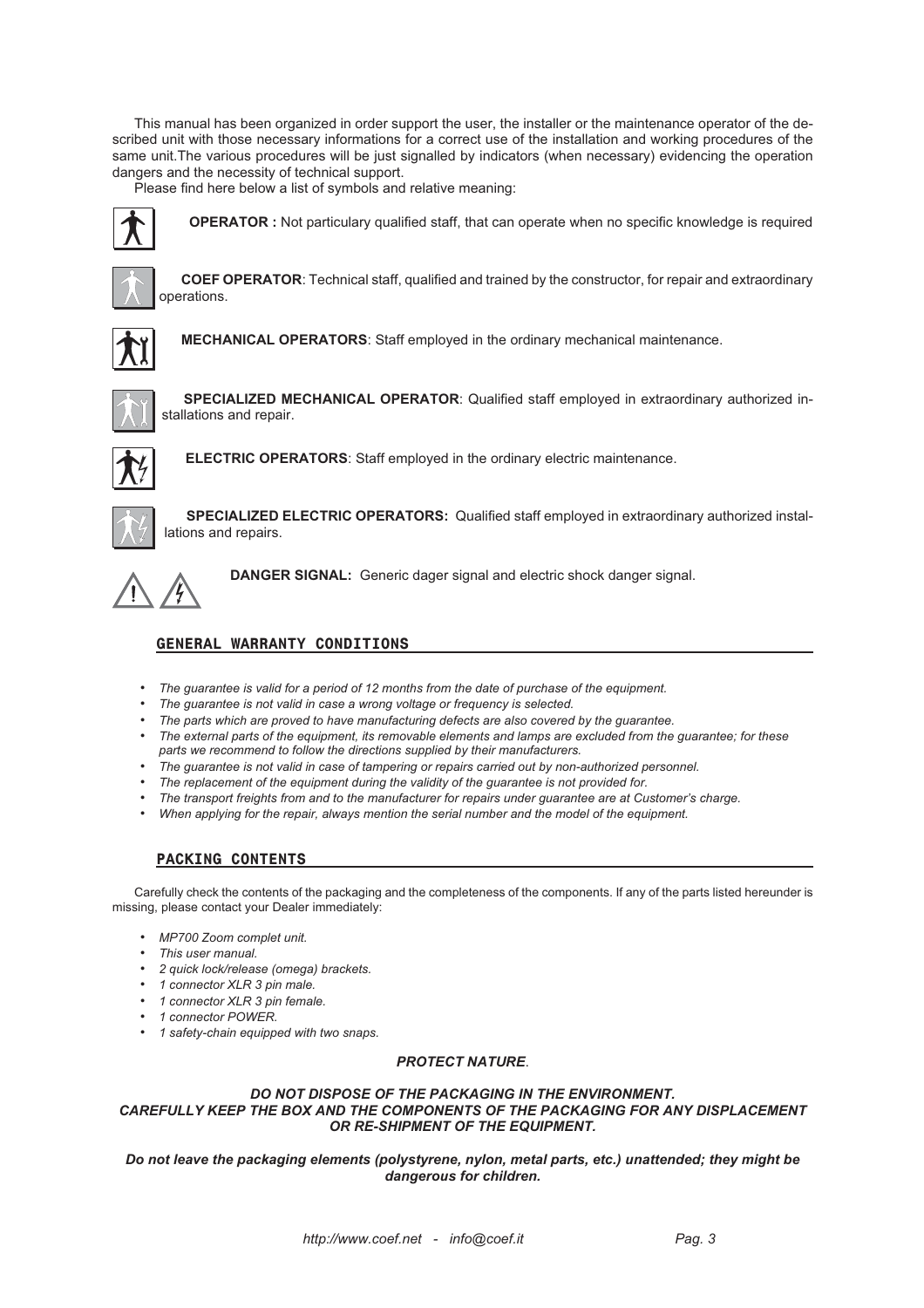#### **1.0 DIMENSIONS & POSITIONING**



It is possible to set up the MP700 Zoom in any position.



**2.0 TECHNICAL NOTES**





#### **MP700 Zoom DV with Magnetic Ballast Code: 02E010 MP700 Zoom DVP with Electronic Ballast**

- *• Lamp: MSR 700 SA 700W 54.000 lumen*
- *• 16 bit movement resolution PAN 540° / TILT 270°*
- *• Silent movement*
- *• Silent operating mode (only DVP model)*
- *• PAN and TILT automatic repositioning*
- *• 9 rotating gobos all interchangeable and indexable on 540°*
- *• Zoom linear motorized from 11° to 24° zoom possibility manteining a costant focus*
- *• Focus motorized*
- *• 33 colors + white + bi-colors*
- *• Linear dimmer from 0 to 100%*
- *• Shutter motorized*
- *• Iris motorized*
- *• Adjustable strobe*
- *• Rainbow effect adjustable in speed*
- *• Black light filter*
- *• Optical system with multilenses system*
- *• Linear frost*
- *• Rotating 3 faces prism adjustable in speed for both directions*
- *• Multifunction display*
- *• Remote reset via DMX*
- *• Remote On/Off lamp via DMX*
- *• Software upgrade via DMX (with UNI-PROG 8 Accessory)*
- *• Automatic fault survey*
- *• Automatic ventilation adjustment with internal temperature survey*
- *• Internal power factor correction*
- *• DMX 512 standard*
- *• Lamp lighted sensor*
- *• Over temperature protection*
- *• Absorbed power 230V.ca 50Hz 4,1A.*
- *• Weight: 37,5 Kg (with electronic Ballast 28,5 Kg.)*

|  |  | Power supply   Absorbed power |  |
|--|--|-------------------------------|--|
|--|--|-------------------------------|--|

| $V$ ~ | Hz    | Ballast type |       | W    |
|-------|-------|--------------|-------|------|
| 100   | 60    | Electronic   | 10 A  | 1000 |
| 120   | 60    | Electronic   | 8.1 A | 970  |
| 208   | 50/60 | Electronic   | 4.5A  | 940  |
| 208   | 60    | Magnetic     | 4.2A  | 840  |
| 230   | 50/60 | Electronic   | 4.1 A | 940  |
| 230   | 50    | Magnetic     | 4.1 A | 870  |
| 230   | 60    | Magnetic     | 4 A   | 840  |
| 250   | 50/60 | Electronic   | 3.7A  | 920  |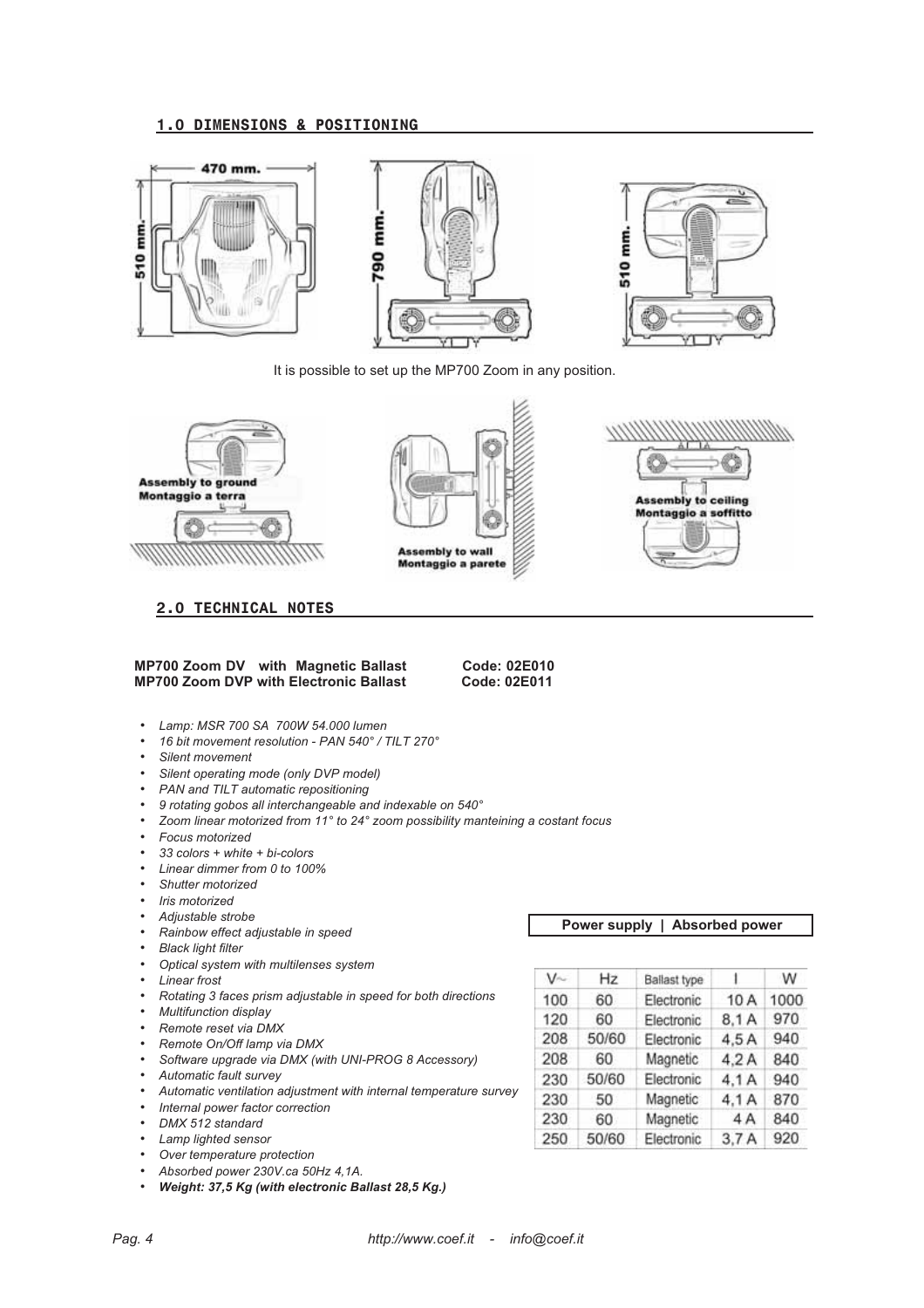# **3.0 INSTALLATION**

#### *The constructor is not be considered responsible in case of:*

- *• Improper use fo the unit or use by not trained staff*
- *• Use in contrast with the directions on work safety*
- *• Wrong installation*
- *• Defective power supply*
- *• Serious lacks in the necessary maintenance*
- *• Unauthorized modifications and interventions*
- *• Use of spare parts that are not original or not specific for the unit*
- *• Total or partial inobservance of instructions*
- *• Unusual events*

#### **3.1 LAMP MOUNTING OR REPLACING**



# **WARNING: read carefully**



- *• Switch off the projector before operating.*
- *• The lamp used in the fixture is a high pressure lamp and must be handled very carefully.*
- *• The unit is realized to use only MSR700 lamp; absolutely don't use other types of lamp.*
- *• The lamp must be changed if damaged or deformed by heat.*
- *• Wait at least 15 minutes after the projector has been switched off before operating again, in order to let it cool down and avoid the lamp explosion.*
- *• Wear protection gloves and glasses.*
- *• Read carefully the lamp builder's instructions.*
- *• Don't look directly the lamp.*





Wait 30 minutes in order to avoid burns.

Unscrew with a cross screwdriver the first screw A for a single turn; unscrew the second one completely B; unscrew completely the screw A and to remove the cover that supports the lampholder.

Insert delicately the lamp in the projector support, driving it with the round cover.

Pay attention: the lampholder's wires must correctly reenter in the projector. Block the cover screwing the screws up ( part. **A-B**).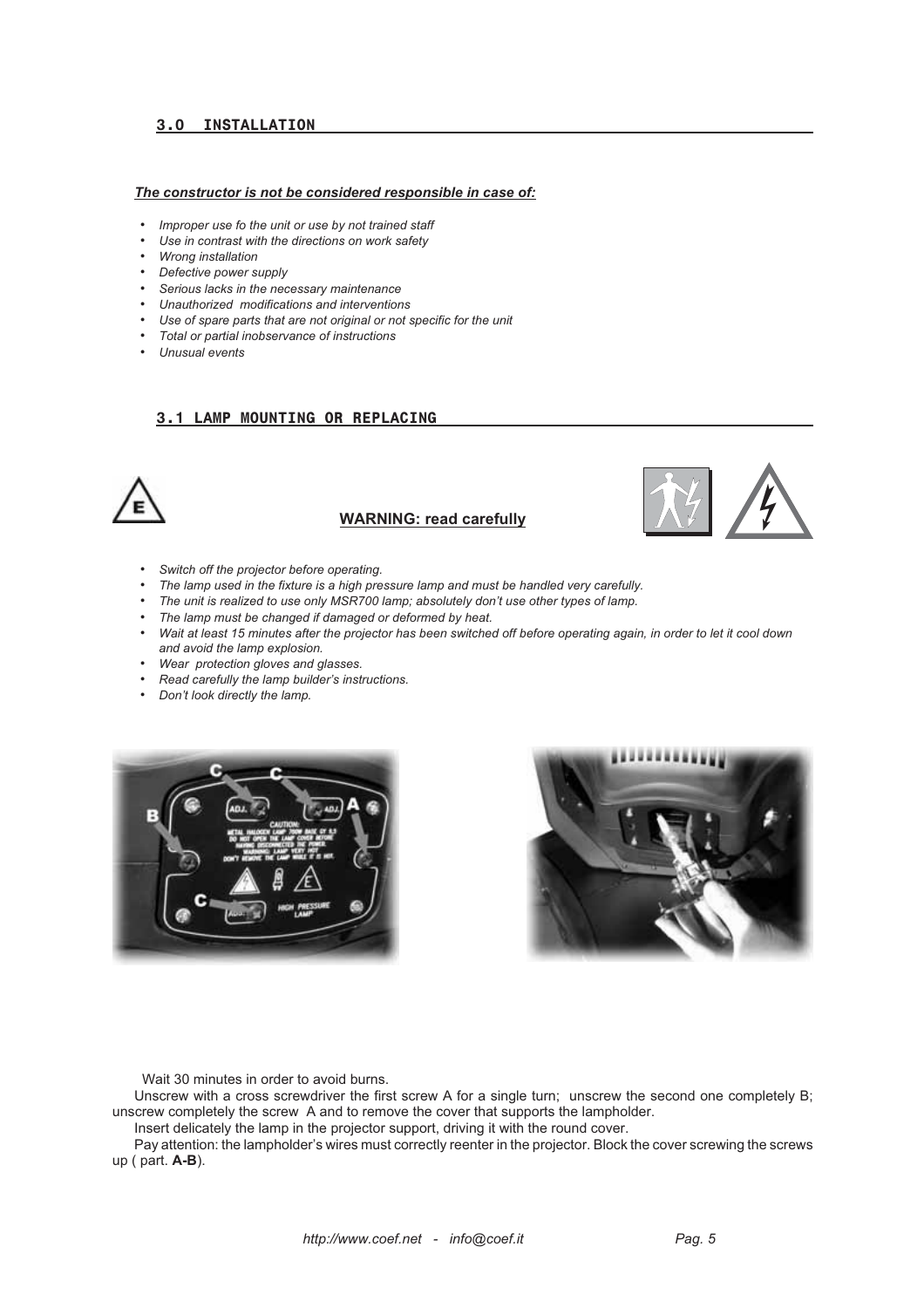### **3.2 OPERATING VOLTAGE**

**WARNING :** unplug the fixture from the power supply before operating . The operation must be performed only by highly specialized staff.

**WARNING :** The wrong selections of the operating tension and/or frequency compromise the good operation of the fixture and will immediately invalid the COEF warranty.

# **3.3 Settings for magnetic ballast Cod. 02E010**







The fixture can work at the following tensions : 230 V~50 / 60 Hz and 208 V~ 60 Hz (optional). Please be careful to connect the cable to the right terminal that is relevant to the desired tension and frequency; both on the ballast and on the transformer located in the **MP700Zoom** base. carefully follow the indications shown in the pictures **A** and **B**.

**A B**

**3.4 Settings for electronic ballast Cod. 02E011**



The fixture can work at the following tensions : 100V ~ 60 Hz, 120V ~ 60 Hz, 208 V ~50/ 60 Hz, 230 V ~50 / 60 Hz, 250 V ~50 / 60 Hz.

You can modify the settings following the needs of the country were the fixture is installed. This operation is easily done by moving the cable to the right terminal of the electronic board transformer that is located in the



base of the fixture. The ballast (electronic) does not need any adjustment. We recommend you to update the serigraphy table at the new value.

#### **3.5 PROJECTOR INSTALLATION**

To fix the **MP700 Zoom** is necessary, when the installation has to be on a raised-from-the ground support, to block the quick lock/release brackets of the unit by means of a screw provided with nut and locknut measuring not less than **M10X50**, to insert in the central pre-arranged hole on the fixing bracket.

In addiction to the provided quick lock/release (omega) brackets, in order to guarantee a necessary security and in respect of the actual safety rules concerning the projectors' installation, it is compulsory to install a safety-chain, equipped with two snaps, provided with the projector, to connect the **MP700 Zoom**'s body to the fixing structure.

**ATTENTION**: the safety chain, equipped with two snaps which can be hooked to the two pivots placed under the base of the **MP700 Zoom**, (see part. **A**), must be properly installed and fixed to the supporting structure, in a way that an incidental givin in of the main bracket would leed to the shortest possible fall of the projector. **After such an intervention the safetychain must be replaced with another original part.**

**ATTENTION**: COEF is not responsible for installations not correctly made or made without respecting the above indications: those installations are considered dangerous.

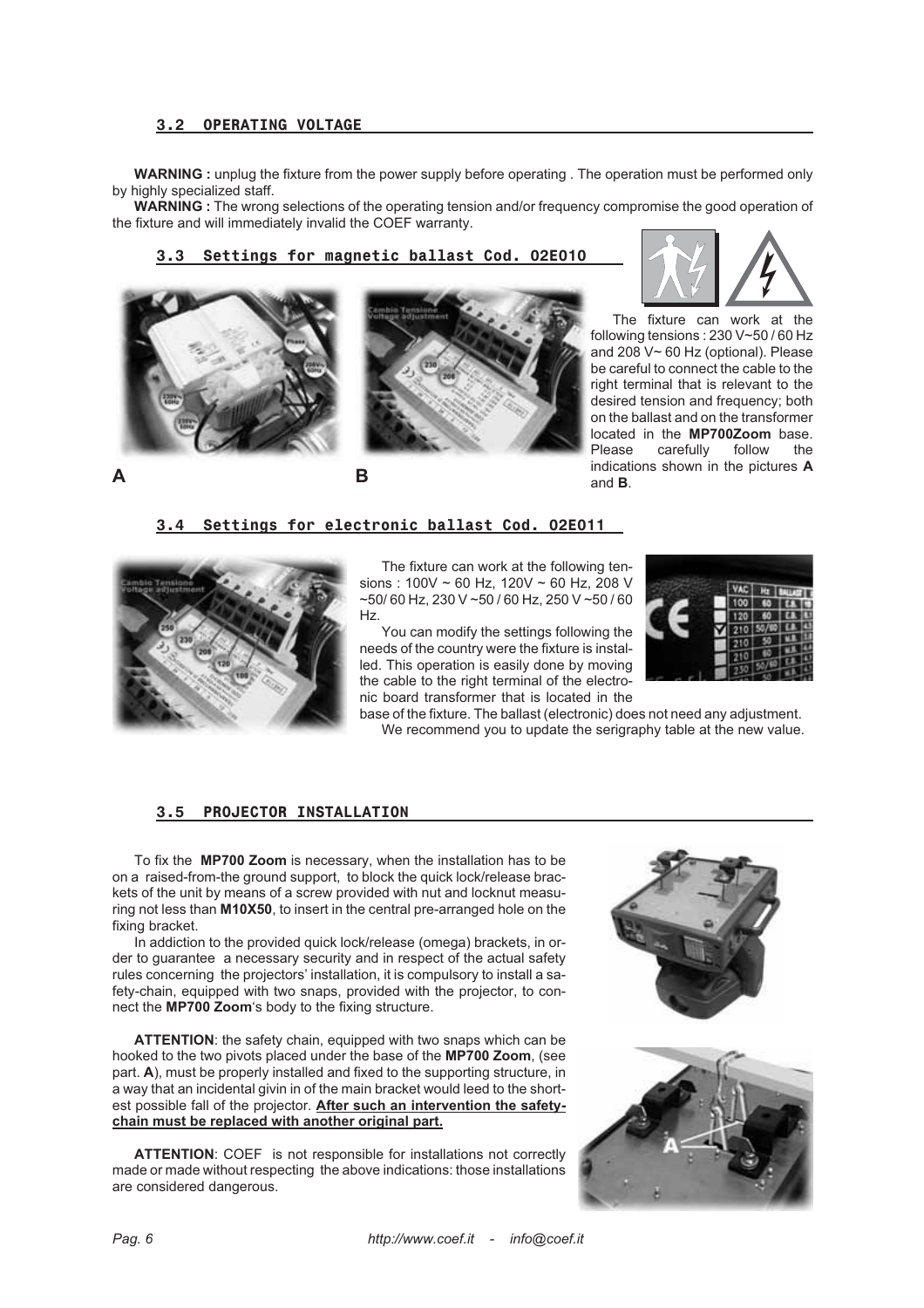# **4.0 - POWER SUPPLY CONNECTIONS**

**WARNING:** In order to guarantee the utmost safety, connect the apparatus only to a properly earthed mains system.

The projector is designed to work at the tension and frequency indicated by the electrical data label on the rear. Before connecting the projector to the mains, a qualified electrician must check its conformity.



*• Don't power the unit with a dimmer circuit.*

**Power :** indicated in the the serigraphy table (tollerance: +5% / -10%)

Should there be different electrical characteristics or special steps to be carried out, please contact COEF by telephone or e-mail elettronica@coef.it



Supply the projector by connecting it as indicated in picture.

# **4.1 - DMX 512 CONNECTIONS**



Connect the projector and the control unit to a wire in conformity with the EIA RS-485 standards: braided bipolar, shielded, 120 ohm of characteristic impedance, 22-24 AWG, equipped with Cannon 3 Pin XRL plugs. Respect the DMX 512 signal input and output according to the panel indications. A terminal pin with 120 ohm resistance (1/4 Watt minimum) must be inserted between the terminals 2 and 3 in the last piece of apparatus.

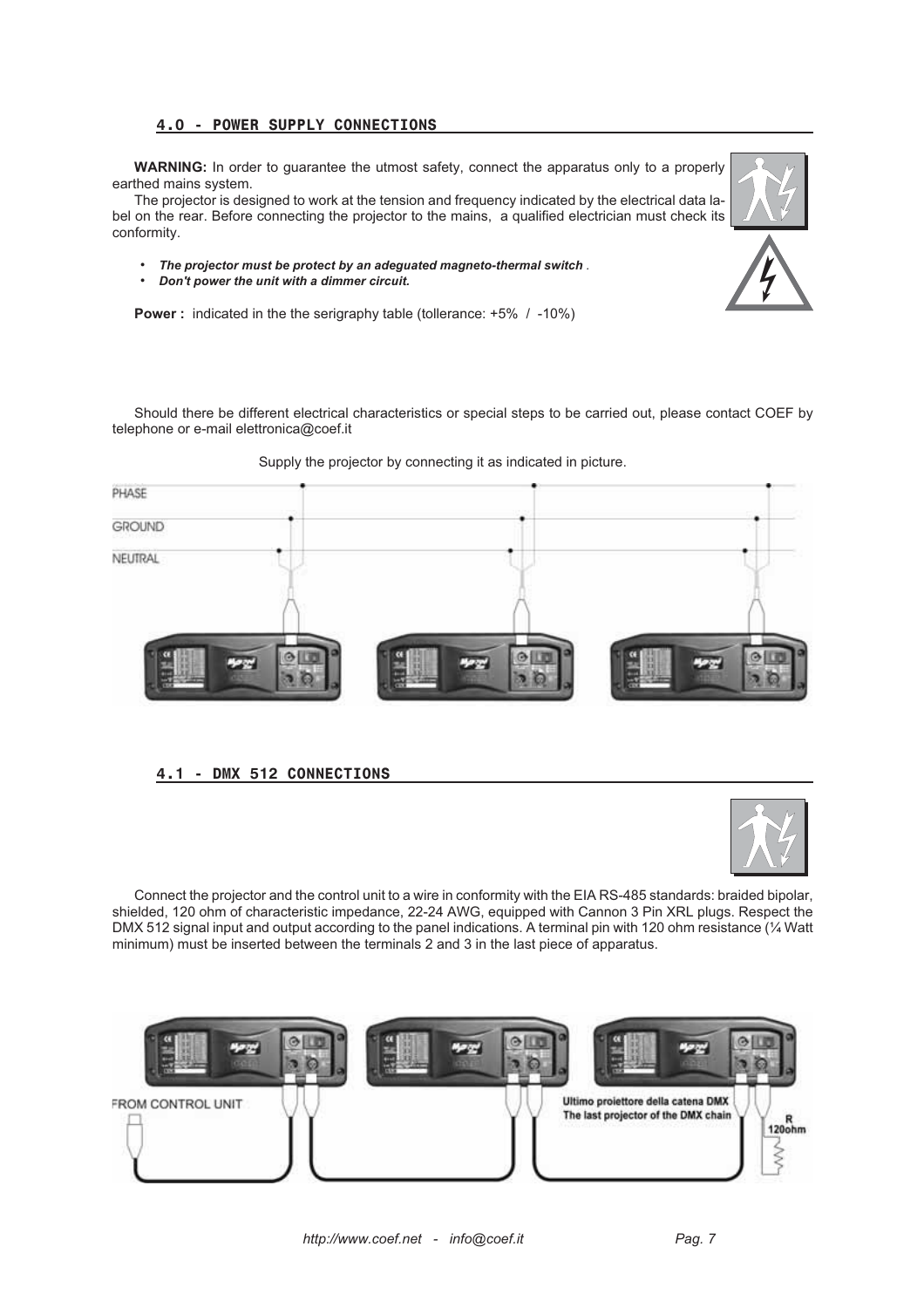### **5.0 SPECIAL FUNCTIONS AND PROJECTOR ASSIGNMENT**



On the front panel of **MP700 Zoom** you'll find a section for the additional functions and for setting the projector.

Following the picture, you can see all the offered possibilities in detail.

All operations are to be carried out with the **E**, **F**, **G**, **H** buttons, respectively indicated as **MENU**, **ENTER**, **DOWN** and **UP**.

The display **D** will inform you about the selected functions.

The 3 **A**, **B**, and **C** leds will allow you to know:

**A** = reception of the DMX line.

 $B =$ lamp ON.

**C** = errors indicated on the ERR table (see table 6.0).

On switching the projector on, the display will indicate the type of projector and the version of control software which have been installed. To this purpose, please remember that this type of projector belongs to a new generation of projectors, designed with the possibility of updating the software version through the normal DMX connection by means of a programmer deliberately created: **UNI-PROG 8**.

After the indication **MSTR HOME**, the projector carries out the RESET and gets ready to be controlled from the connected console.

The display will indicate 1 as default value. This means that the first channel occupied by the projector will respond to the values sent to channel 1 by the DMX line. This enables us to make **MP700 Zoom** (which we are installing) completely independent from control or integral with any other installed projector.

#### **General Rules:**

Refer to the Table of Section 6.0 in the following page. By each pressure, Button **MENU** (E) permits to go backwards by one level. G and H (**DOWN** and **UP**) buttons select functions and sub-functions. Button F (**ENTER**) enters the function and confirms a control.

By pressing Button **MENU** (E) and buttons **UP** and **DOWN** (H and G) you can select the menu you have to modify.

Once the wished menu is reached, press Button F (**ENTER**) to confirm your selection and enter the function. Press G or H to enter the sub-functions if available.

Always confirm your selection with **ENTER**.

Press **MENU** to go out of the function and press again to go back to the starting level.

**Example**: We installed our projector on the ceiling and for this reason we want the visualization of the display to be correct.

Press **MENU** Press **H** (UP) 11 times up to "**MISC**" Press **ENTER** the Display will show "**RSET**" Press **H** (UP) twice up to "**DSPL**" Press **ENTER** the Display will show "**ONOF**" Press **H** (UP) once up to "**STRV**" Press **ENTER** the Display will show "**STND**"; this is the actual configuration state. Press **H** (UP) once up to **R.E.V..;** the blinking point indicate the available configuration. Press **ENTER** ...... The Display visualization as been rotated to 180°. Press **MENU** 4 times to return to starting MENU.

The indication of the display will automatically come back after 120 sec. and inform on the set starting channel DMX. **If we are now in a sub-function, this automatic device will not assume control.**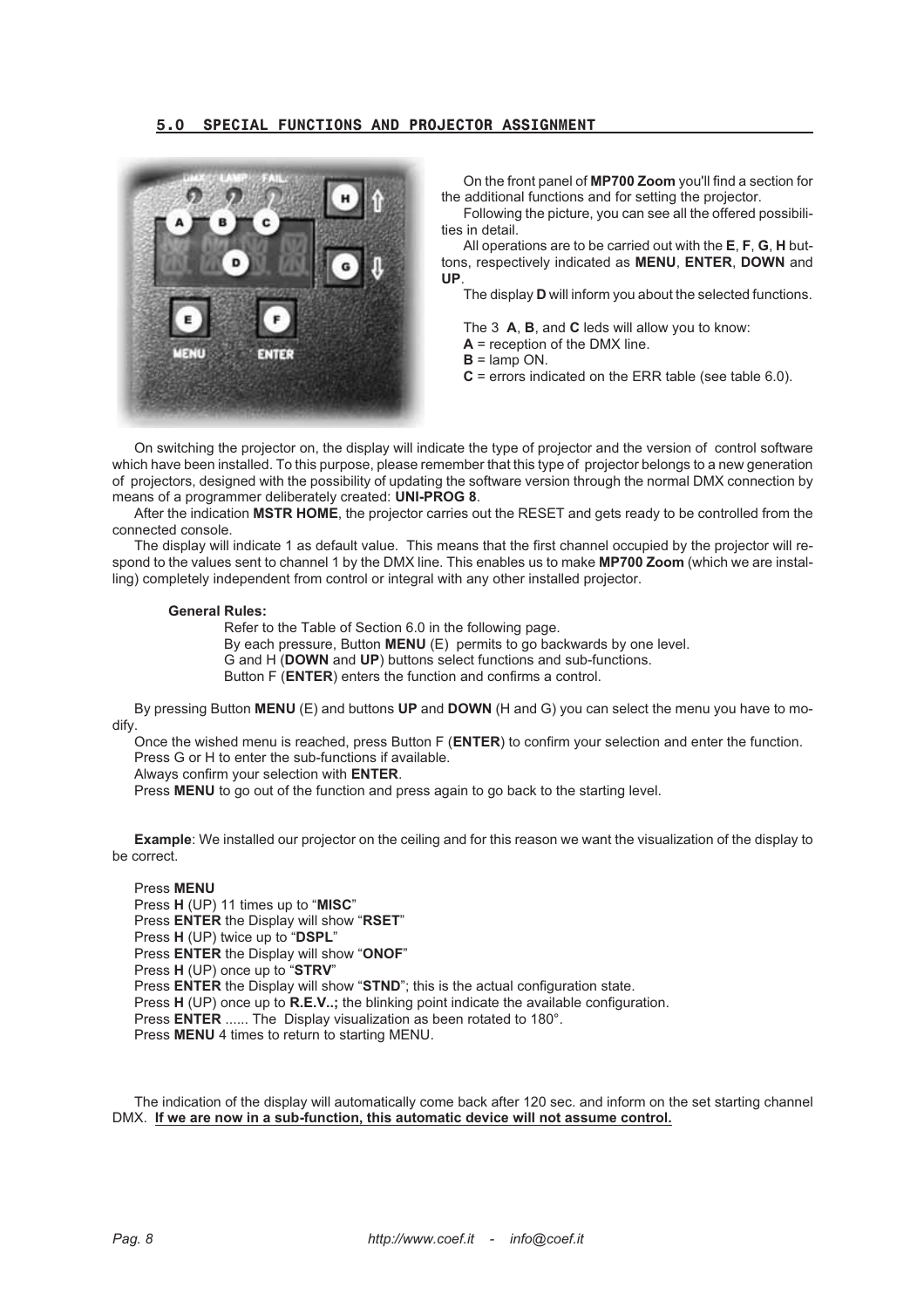# **6.0 MENU, FUNCTION & SUB-FUNCTIONS (\*) = default value - factory assigned**

| <b>MENU</b> | <b>FUNCTION</b>             | <b>SUB-FUNCTION</b>                              | <b>DESCRIPTION</b>                                                                      |
|-------------|-----------------------------|--------------------------------------------------|-----------------------------------------------------------------------------------------|
| <b>DMX</b>  | 1/497                       |                                                  | DMX start channel                                                                       |
|             | LAMP                        | SHOW - KH, H                                     | Lamp working hours (KH=thousands H=hours)                                               |
| <b>TIME</b> |                             | RST - GO?                                        | Lamp working hours reset (confirm by ENTER)                                             |
|             | <b>MACH</b>                 | SHOW - KH, H                                     | Projector working hours (KH=thousands H=hours)                                          |
| <b>ERR</b>  | E OK                        |                                                  | No error                                                                                |
|             | E110                        |                                                  | <b>EEPROM</b> failure                                                                   |
|             | E220<br>E230                |                                                  | Malfunction of the COLOR motor/sensor<br>Malfunction of the GOBOS motor/sensor          |
|             | E240                        |                                                  | Malfunction of the GOBOS ROT. motor/sensor                                              |
|             | E250                        |                                                  | Malfunction of the PAN motor/sensor                                                     |
|             | E260                        |                                                  | Malfunction of the TILT motor/sensor                                                    |
|             | E420                        |                                                  | No ignition of the lamp beyond 3 attempts. (break?)                                     |
|             | E510<br>E520                |                                                  | Malfunction encoder PAN<br>Malfunction encoder TILT                                     |
|             | W310                        |                                                  | Checksum Setup not valid                                                                |
|             | W410                        |                                                  | Lamp working hours for more than 500 hours                                              |
|             | W422                        |                                                  | LAMP start beyond 1 attempts (attempt to warmth or exausted lamp)                       |
|             | W424                        |                                                  | LAMP off in not standard mode                                                           |
|             | <b>HOME</b>                 |                                                  | HOME SHUTTER                                                                            |
| <b>SHUT</b> | <b>TEST</b>                 |                                                  | <b>TEST SHUTTER</b>                                                                     |
|             | ADJ                         | P 1<br>$-49/49$                                  | Fine regulation of the closing shutter.                                                 |
|             | <b>SET</b>                  |                                                  | Reserved                                                                                |
|             | <b>HOME</b>                 |                                                  | HOME COLOR                                                                              |
|             | <b>TEST</b>                 |                                                  | <b>TEST COLOR</b>                                                                       |
| COL         | <b>CSHUT</b><br><b>MODE</b> | $(*)$ OFF / ON<br>(*) MOD1 / MOD2                | Color change in black-out position<br>Color switching or linear wheel motion            |
|             | ADJ                         | P 1 / P20<br>$-29/29$                            | Fine regulation of the COLOR position (P1 / P20)                                        |
|             | <b>HOME</b>                 |                                                  | <b>HOME GOBOS</b>                                                                       |
|             | <b>TEST</b>                 |                                                  | <b>TEST GOBOS</b>                                                                       |
| <b>GOBO</b> | <b>GSHUT</b>                | $(*)$ OFF / ON                                   | GOBO change in black-out position                                                       |
|             | ADJ                         | P <sub>1</sub><br>$-29/29$                       | Fine regulation of the NEUTRAL GOBO position                                            |
|             | <b>HOME</b>                 |                                                  | <b>HOME Rotation GOBOS</b>                                                              |
| <b>RGOB</b> | <b>TEST</b>                 |                                                  | <b>TEST Rotation GOBOS</b>                                                              |
|             | <b>HOME</b>                 |                                                  | <b>HOME Conversion filters</b>                                                          |
| <b>CONV</b> | <b>TEST</b>                 |                                                  | <b>TEST Conversion filters</b>                                                          |
|             | ADJ                         | P <sub>1</sub><br>-99 / 99                       | Fine regulation of the CONVERSION FILTER position                                       |
| <b>FCUS</b> | <b>HOME</b>                 |                                                  | <b>HOME</b> Focus trolley                                                               |
|             | <b>TEST</b>                 |                                                  | <b>TEST Focus trolley</b>                                                               |
|             | <b>HOME</b>                 |                                                  | HOME ZOOM trolley                                                                       |
| <b>ZOOM</b> | <b>TEST</b>                 |                                                  | TEST ZOOM trolley                                                                       |
|             | <b>HOME</b>                 |                                                  | <b>HOME Prism/Frost</b>                                                                 |
| <b>EFCT</b> | <b>TEST</b>                 |                                                  | <b>TEST Prism/Frost</b>                                                                 |
|             | ADJ                         | P 1<br>$-99/35$                                  | Fine regulation of the PRISM position                                                   |
| <b>RPRS</b> | <b>TEST</b>                 |                                                  | TEST of the Prism rotation                                                              |
|             | <b>HOME</b>                 |                                                  | <b>HOME Iris</b>                                                                        |
| <b>IRIS</b> | <b>TEST</b>                 |                                                  | <b>TEST Iris</b>                                                                        |
|             | <b>HOME</b>                 |                                                  | HOME PAN movement                                                                       |
|             | <b>TEST</b>                 |                                                  | <b>TEST PAN movement</b>                                                                |
| <b>PAN</b>  | <b>STRV</b>                 | $(*)$ STND / REV                                 | Switch movement direction (DX / SX)                                                     |
|             | <b>ENCO</b>                 | $(*)$ ON / OFF                                   | ON/OFF the automatic repositioning of the PAN                                           |
| <b>TILT</b> | HOME                        |                                                  | HOME TILT movement                                                                      |
|             | <b>TEST</b>                 |                                                  | <b>TEST TILT movement</b>                                                               |
|             | <b>STRV</b>                 | $(*)$ STND / REV                                 | Switch movement direction (UP / DOWN)                                                   |
|             | <b>ENCO</b>                 | $(*)$ ON / OFF                                   | ON/OFF the automatic repositioning of the TILT                                          |
| <b>SCH</b>  | CH1 / CH16                  |                                                  | DMX value for the indicated channel                                                     |
|             | ONOF                        | (*) ON / OFF/ AUTO                               | Lamp ON / Lamp OFF / LAMP OFF after 1 hour of no change on DMX                          |
| <b>LAMP</b> | <b>CDMX</b>                 | $(*)$ NO / YES                                   | LAMP switching on by DMX control                                                        |
|             | <b>RSET</b>                 |                                                  | <b>MASTER HOME (Starting RESET)</b>                                                     |
|             | <b>RDMX</b>                 | $(*)$ YES / NO                                   | MASTER HOME via DMX control                                                             |
| <b>MISC</b> | <b>DSPL</b>                 | (*) ON / OFF                                     | Display on / Display off                                                                |
|             |                             | $(*)$ STND / REV                                 | 180° rotation of the visualization display                                              |
|             | <b>SWPT</b><br>EDIM         | (*) STND / SWAP<br>YES / NO<br>(automatic value) | Channel control switch PAN / TILT<br>If YES = Electronic Dimmer ON (Electronic Ballast) |
|             | <b>VER</b>                  |                                                  | Show the installed software version                                                     |
|             |                             |                                                  |                                                                                         |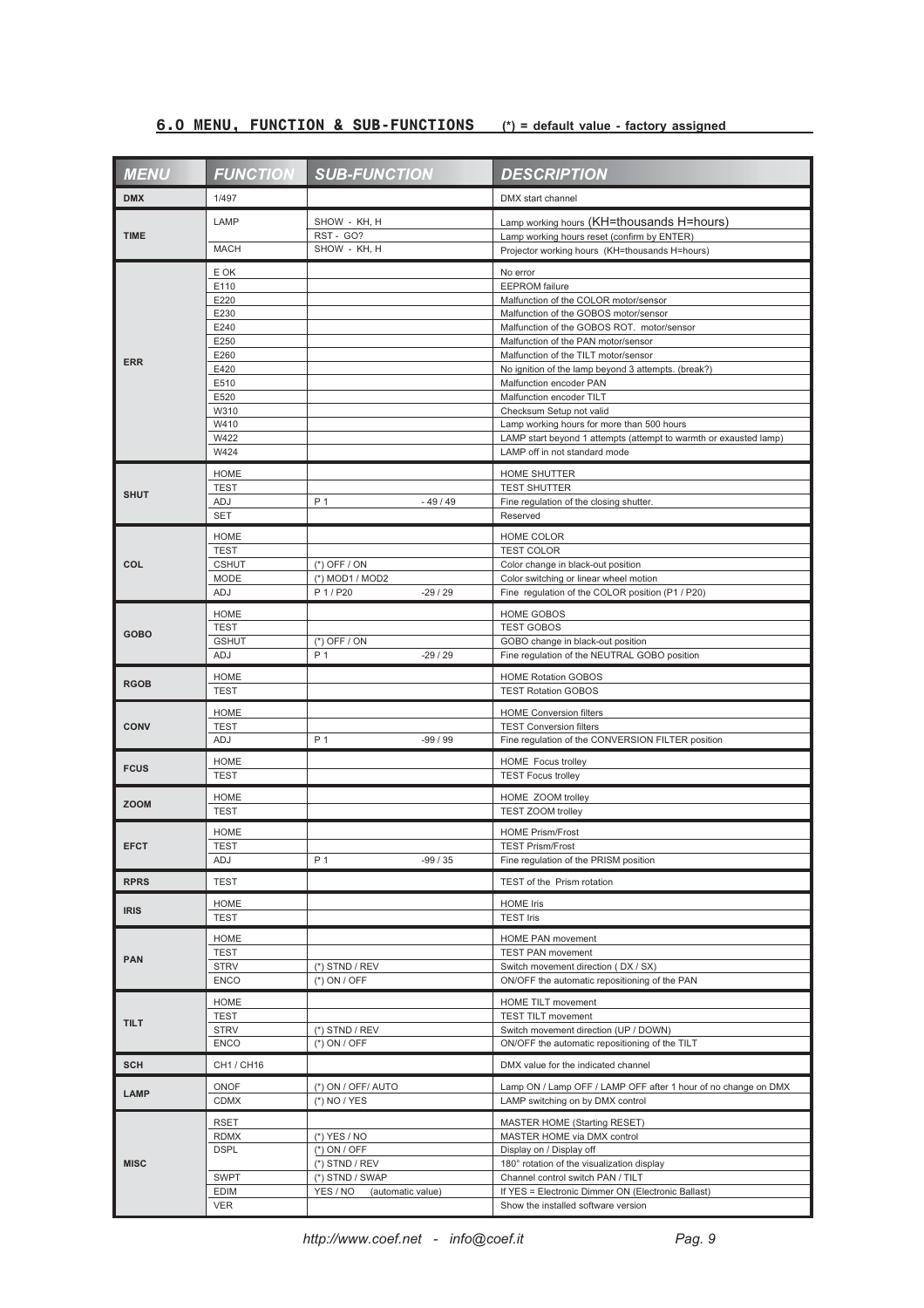# **7.0 CHANNELS AND DIGITAL VALUES**

| <b>CH</b>                      |                                                                                                                                                                                                                                                                                                                                                                                                                                                                                                                                                                                                                                                                                              |                                                                                                                                                                                                                                                                                                                                                                                                                                                                                                                                                                                                                                                                                              |  |
|--------------------------------|----------------------------------------------------------------------------------------------------------------------------------------------------------------------------------------------------------------------------------------------------------------------------------------------------------------------------------------------------------------------------------------------------------------------------------------------------------------------------------------------------------------------------------------------------------------------------------------------------------------------------------------------------------------------------------------------|----------------------------------------------------------------------------------------------------------------------------------------------------------------------------------------------------------------------------------------------------------------------------------------------------------------------------------------------------------------------------------------------------------------------------------------------------------------------------------------------------------------------------------------------------------------------------------------------------------------------------------------------------------------------------------------------|--|
| $\mathbf{1}$                   | <b>SHUTTER / STROBE / DIMMER</b><br>$0-5$<br><b>SHUTTER</b> closed<br>$6 - 100$<br>DIMMER from channel 14 value<br>101-110<br>DIMMER 0 > 100% Automatic 6 sec.<br>111-120<br>DIMMER 100% > 0 Automatic 6 sec.<br>121-126<br>DIMMER 0 > 100%<br>slow<br>Faster shut down<br>127-132<br>DIMMER 0 > 100%<br>middle<br>Faster shut down<br>133-138<br>fast<br>DIMMER 0 > 100%<br>Faster shut down<br>139-144<br>slow<br>DIMMER 100% > 0<br>Faster open<br>145-150<br>DIMMER $100\% > 0$<br>middle<br>Faster open                                                                                                                                                                                 | 151-156<br>DIMMER 100% > 0<br>fast<br>Faster open<br>157-162<br>DIMMER $0 > 100\% > 0$ slow<br>163-168<br>DIMMER $0 > 100\% > 0$ middle<br>169-174<br>DIMMER $0 > 100\% > 0$ fast<br>175-180<br>$[reg. 0.0 - 0.5 sec.]$<br>Strobe lamp from 1 to 6 random<br>181-186<br>Strobe lamp from 1 to 6 random<br>$[reg. 0.6-1.5 sec.]$<br>187-192<br>Strobe lamp from 1 to 6 random<br>$[reg. 1.6-2.5 sec.]$<br>193-250<br><b>STROBE Speed adjustment</b><br>251-255<br>SHUTTER open                                                                                                                                                                                                                |  |
| $\overline{2}$<br><b>MODE1</b> | <b>COLOR MODE 1</b><br>$0 - 5$<br>Neutral<br>$6 - 15$<br>Yellow<br>$16 - 25$<br><b>Blue</b><br>$26 - 35$<br>Magenta<br>$36 - 45$<br>Green light<br>$46 - 55$<br>Orange<br>$56 - 65$<br>Cyano<br>$66 - 75$<br>Pink<br>76 - 85<br>Red<br>$86 - 95$<br>Blu light<br>$96 - 105$<br>Green<br>$106 - 115$<br>Wood                                                                                                                                                                                                                                                                                                                                                                                  | 116 - 125<br>White-Yellow<br>126 - 135<br>Yellow-Blue<br>136 - 145<br>Blue-Magenta<br>146 - 155<br>Green light-Orange<br>156 - 165<br>Orange-Cyano<br>Cyano-Pink<br>166 - 175<br>176 - 185<br>Red-Blue light<br>186 - 195<br><b>Blue light-Green</b><br>196 - 200<br>Random full-color (slow)<br>$201 - 205$<br>Random full-color (fast)<br>206 - 230<br><b>CW Rotation adjustment</b><br>$231 - 255$<br><b>CCW Rotation adjustment</b>                                                                                                                                                                                                                                                      |  |
| $\overline{2}$<br><b>MODE2</b> | <b>COLOR MODE 2</b><br>$0 - 5$<br>Neutral<br>$6 - 10$<br>Yellow<br>$11 - 15$<br><b>Blue</b><br>$16 - 20$<br>Magenta<br>$21 - 25$<br>Green light<br>$26 - 30$<br>Orange<br>$31 - 35$<br>Cyano<br>$36 - 40$<br>Pink<br>$41 - 45$<br>Red<br>$46 - 50$<br>Blu light                                                                                                                                                                                                                                                                                                                                                                                                                              | $51 - 55$<br>Green<br>$56 - 60$<br>Wood<br>Positioning<br>$61 - 180$<br>181 - 185<br>Random fast<br>186 - 190<br>Random middle<br>191 - 195<br>Random slow<br>196 - 200<br>Random very slow<br>$201 - 215$<br>Random very fast<br>$216 - 235$<br><b>CW Rotation adjustment</b><br>236 - 255<br><b>CCW Rotation adjustment</b>                                                                                                                                                                                                                                                                                                                                                                |  |
| 3                              | <b>GOBOS</b><br>$0 - 10$<br>Neutral<br>$11 - 20$<br>GOBO <sub>1</sub><br>chann.4 controls rotation<br>$21 - 30$<br>GOBO <sub>2</sub><br>chann.4 controls rotation<br>$31 - 40$<br>GOBO <sub>3</sub><br>chann.4 controls rotation<br>$41 - 50$<br>GOBO <sub>4</sub><br>chann.4 controls rotation<br>$51 - 60$<br>GOBO <sub>5</sub><br>chann.4 controls rotation<br>$61 - 70$<br>GOBO <sub>6</sub><br>chann.4 controls rotation<br>$71 - 80$<br>GOBO <sub>7</sub><br>chann.4 controls rotation<br>$81 - 90$<br>GOBO <sub>8</sub><br>chann.4 controls rotation<br>$91 - 100$<br>GOBO <sub>9</sub><br>chann.4 controls rotation<br>GOBO <sub>1</sub><br>$101 - 110$<br>chann.4 controls position | $111 - 120$<br>GOBO <sub>2</sub><br>chann.4 controls position<br>$121 - 130$<br>GOBO <sub>3</sub><br>chann.4 controls position<br>$131 - 140$<br>GOBO <sub>4</sub><br>chann.4 controls position<br>$141 - 150$<br>GOBO <sub>5</sub><br>chann.4 controls position<br>GOBO 6<br>$151 - 160$<br>chann.4 controls position<br>$161 - 170$<br>GOBO <sub>7</sub><br>chann.4 controls position<br>$171 - 180$<br>GOBO <sub>8</sub><br>chann.4 controls position<br>$181 - 190$<br>GOBO 9<br>chann.4 controls position<br><b>GOBOS Random fast</b><br>$191 - 198$<br>199 - 205<br><b>GOBOS Random slow</b><br>$206 - 230$<br>CW Rotation adjustment<br>$231 - 255$<br><b>CWW Rotation adjustment</b> |  |
|                                | <b>ROTATION GOBOS</b><br>0.5<br>STOP                                                                                                                                                                                                                                                                                                                                                                                                                                                                                                                                                                                                                                                         |                                                                                                                                                                                                                                                                                                                                                                                                                                                                                                                                                                                                                                                                                              |  |
| 4                              | $6 - 255$<br>From 0 to 540° GOBO positioning<br>$6 - 130$<br>CW Rotation adjustment of the GOBO                                                                                                                                                                                                                                                                                                                                                                                                                                                                                                                                                                                              |                                                                                                                                                                                                                                                                                                                                                                                                                                                                                                                                                                                                                                                                                              |  |
|                                | $131 - 255$<br>CWW Rotation adjustment of the GOBO                                                                                                                                                                                                                                                                                                                                                                                                                                                                                                                                                                                                                                           |                                                                                                                                                                                                                                                                                                                                                                                                                                                                                                                                                                                                                                                                                              |  |
| 5                              | <b>PAN MOVEMENT</b>                                                                                                                                                                                                                                                                                                                                                                                                                                                                                                                                                                                                                                                                          |                                                                                                                                                                                                                                                                                                                                                                                                                                                                                                                                                                                                                                                                                              |  |
| 6                              | PAN MOVEMENT FINE ADJUSTMENT                                                                                                                                                                                                                                                                                                                                                                                                                                                                                                                                                                                                                                                                 |                                                                                                                                                                                                                                                                                                                                                                                                                                                                                                                                                                                                                                                                                              |  |
| $\overline{7}$                 | <b>TILT MOVEMENT</b>                                                                                                                                                                                                                                                                                                                                                                                                                                                                                                                                                                                                                                                                         |                                                                                                                                                                                                                                                                                                                                                                                                                                                                                                                                                                                                                                                                                              |  |
| 8                              | TILT MOVEMENT FINE ADJUSTMENT                                                                                                                                                                                                                                                                                                                                                                                                                                                                                                                                                                                                                                                                |                                                                                                                                                                                                                                                                                                                                                                                                                                                                                                                                                                                                                                                                                              |  |
| 9                              | <b>COLOR FILTER CONVERSION</b><br>$0 - 79$<br>Neutral<br>$80 - 169$<br>Conversion 3400°K<br>170 - 255<br>Conversion 5600°K                                                                                                                                                                                                                                                                                                                                                                                                                                                                                                                                                                   |                                                                                                                                                                                                                                                                                                                                                                                                                                                                                                                                                                                                                                                                                              |  |
|                                |                                                                                                                                                                                                                                                                                                                                                                                                                                                                                                                                                                                                                                                                                              |                                                                                                                                                                                                                                                                                                                                                                                                                                                                                                                                                                                                                                                                                              |  |
| 10                             | <b>FOCUS ADJUSTMENT</b><br>$0 - 255$<br>Linear FOCUS adjustment                                                                                                                                                                                                                                                                                                                                                                                                                                                                                                                                                                                                                              |                                                                                                                                                                                                                                                                                                                                                                                                                                                                                                                                                                                                                                                                                              |  |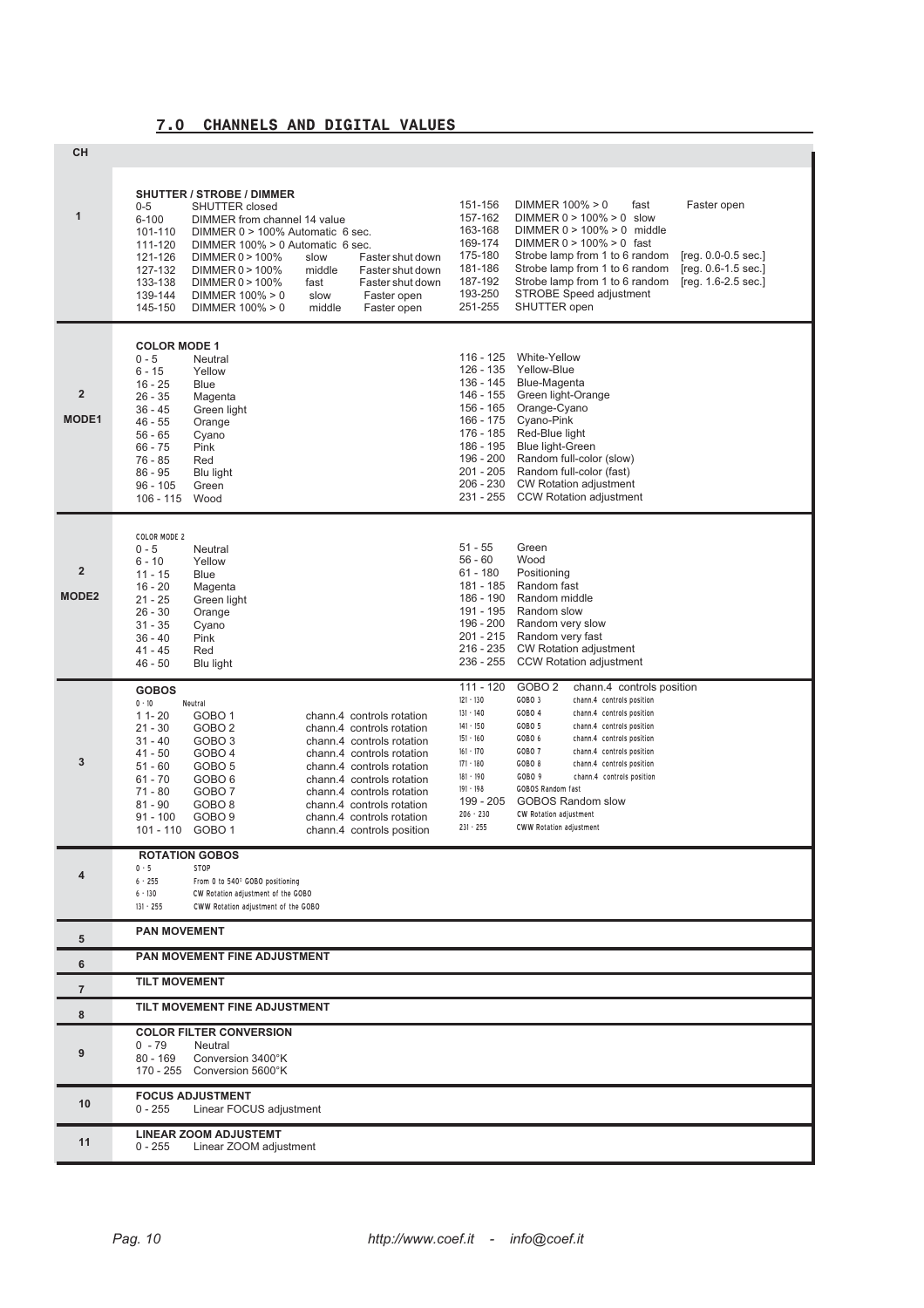| CH |                                                                                                                                                                                                                                                                                                                                                                        |
|----|------------------------------------------------------------------------------------------------------------------------------------------------------------------------------------------------------------------------------------------------------------------------------------------------------------------------------------------------------------------------|
| 12 | <b>EFFECTS (Frost - Prism)</b><br>$0 - 5$<br>Neutral<br>$6 - 20$<br>Automatic FROST from 0 to 100% (velocity adjustment)<br>Automatic FROST from 100% to 0 (velocity adjustment)<br>$21 - 40$<br>$41 - 60$<br>Frost<br>Prism 3 faceted<br>$61 - 80$<br>CW PRISM rotation with velocity adjustment<br>81 - 170<br>171 - 255 CWW PRISM rotation with velocity adjustment |
| 13 | <b>IRIS</b><br>$0 - 5$<br>Open / Neutral<br>IRIS with manual regolation (100% - 0)<br>$6 - 130$<br>131 - 150 IRIS closed<br>151 - 170 IRIS 0 - 100%<br>171 - 190 IRIS 100% - 0<br>191 - 210 IRIS 0-100%-0 slow<br>211 - 230 IRIS 0-100%-0 middle<br>321 - 250 IRIS 0-100%-0 fast<br>251 - 255 IRIS 0-100%-0 random                                                     |
| 14 | <b>DIMMER</b><br>$0 - 5$<br><b>DIMMER Closed</b><br>$6 - 250$<br><b>DIMMER</b> regolation<br>251 - 255 DIMMER Open<br>WARNING: position CHANNEL 1 at a value between 6 and 250, in order to control DIMMER with this channel.                                                                                                                                          |
| 15 | <b>USE MODE</b> (only Electronic Ballast code 02E011)<br>$0 - 5$<br>Studio mode<br>$6 - 250$<br>Regolation<br>251 - 255 Live mode                                                                                                                                                                                                                                      |
| 16 | MOVEMENTS TIME ADJUSTMENT (work on channels 5-7)<br>$0 - 5$<br>NO delay<br>adjustment delay<br>$6 - 250$<br>251 - 255 MAX delay                                                                                                                                                                                                                                        |

# **7.1 SPECIAL ACTION**

*When the lamp control via DMX (CDMX) and the reset via DMX (RDMX) function* have been activated in the configuration menu, it's possible, by a combination of the channels values, to control the lamp switch ON/OFF or to allow the projector MASTER RESET.

#### *Lamp ON via DMX:*

*CHANNEL 2 = value 0 CHANNEL 3 and CHANNEL 4 = value 0 > 255 > 0*

# *Lamp OFF via DMX:*

*CHANNEL 2 = value 255 CHANNEL 3 and CHANNEL 4 = value 0 > 255 > 0*

#### *MASTER RESET:*

*CHANNEL 1 = value 0 CHANNEL 2 and CHANNEL 3 = value 0 > 255 > 0*

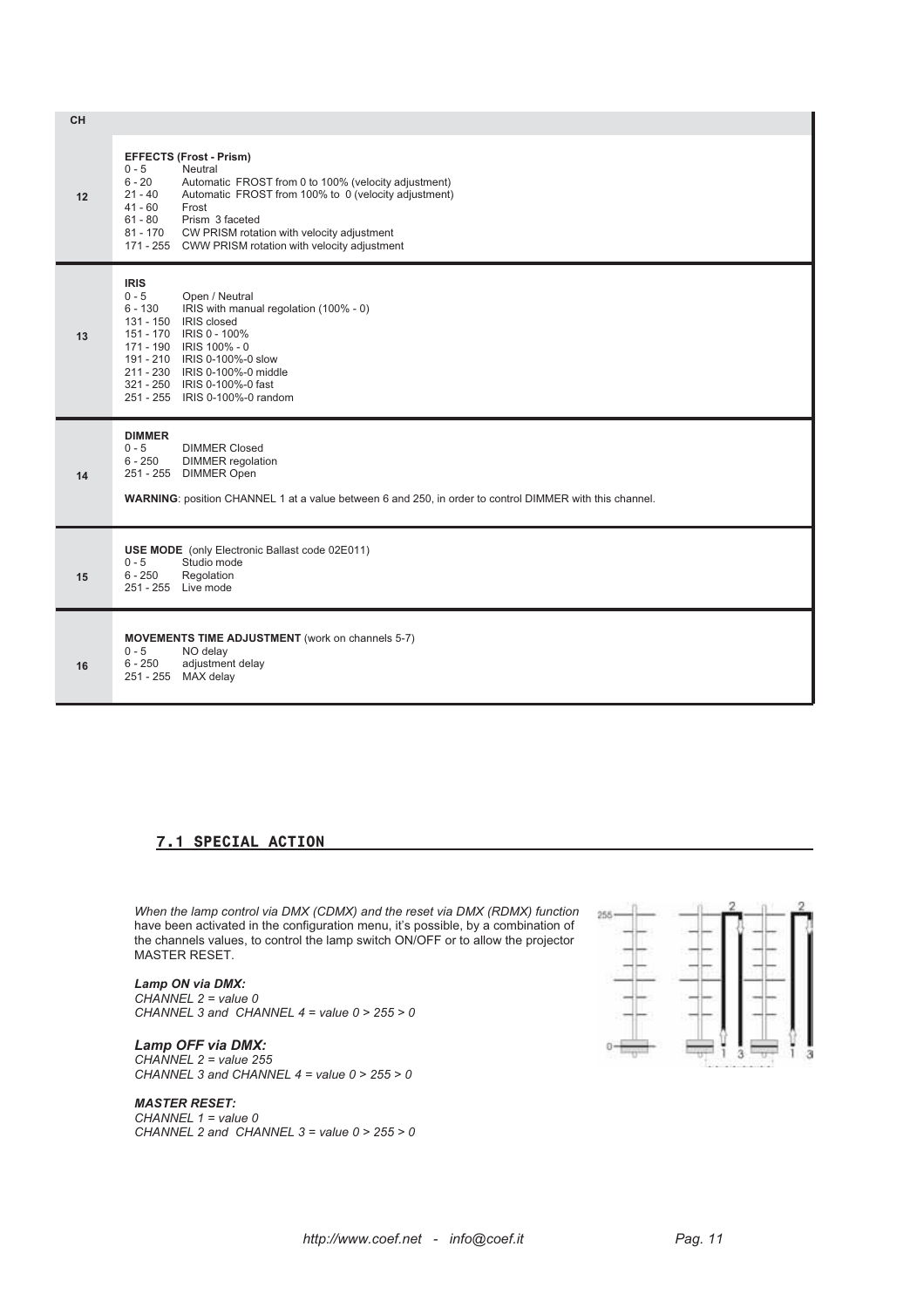

*• Don't look directly the beam trough the lens. • The lamp is pre-regulated by the factory. Only fine-adjustment. Don't move the screws "C" up to upper or lower extremities.*



Lamp adjustment is necessary to obtain a uniform and powerful light beam. Switch on the projector and set the channels without gobo and colors. Adjust the three screws **C** until you reach the ideal condition between power and homogeneity.

# **9.0 GOBOS REPLACEMENT**



**WARNING: switch off the projector before operating**



Open the cover of MP700 Zoom by the 4 fast screw. The gobo-wheel of the MP 700 Zoom contains dichroic gobos. They are interchangeable simply by removing the little elastic ring with a screwdriver (see figure). In order to replace a dichroic gobo with a steel gobo,

put a thick ring between the gobo and the elastic ring. Insert the chosen gobo and place again the steel ring, paying attention that it reaches its correct position.



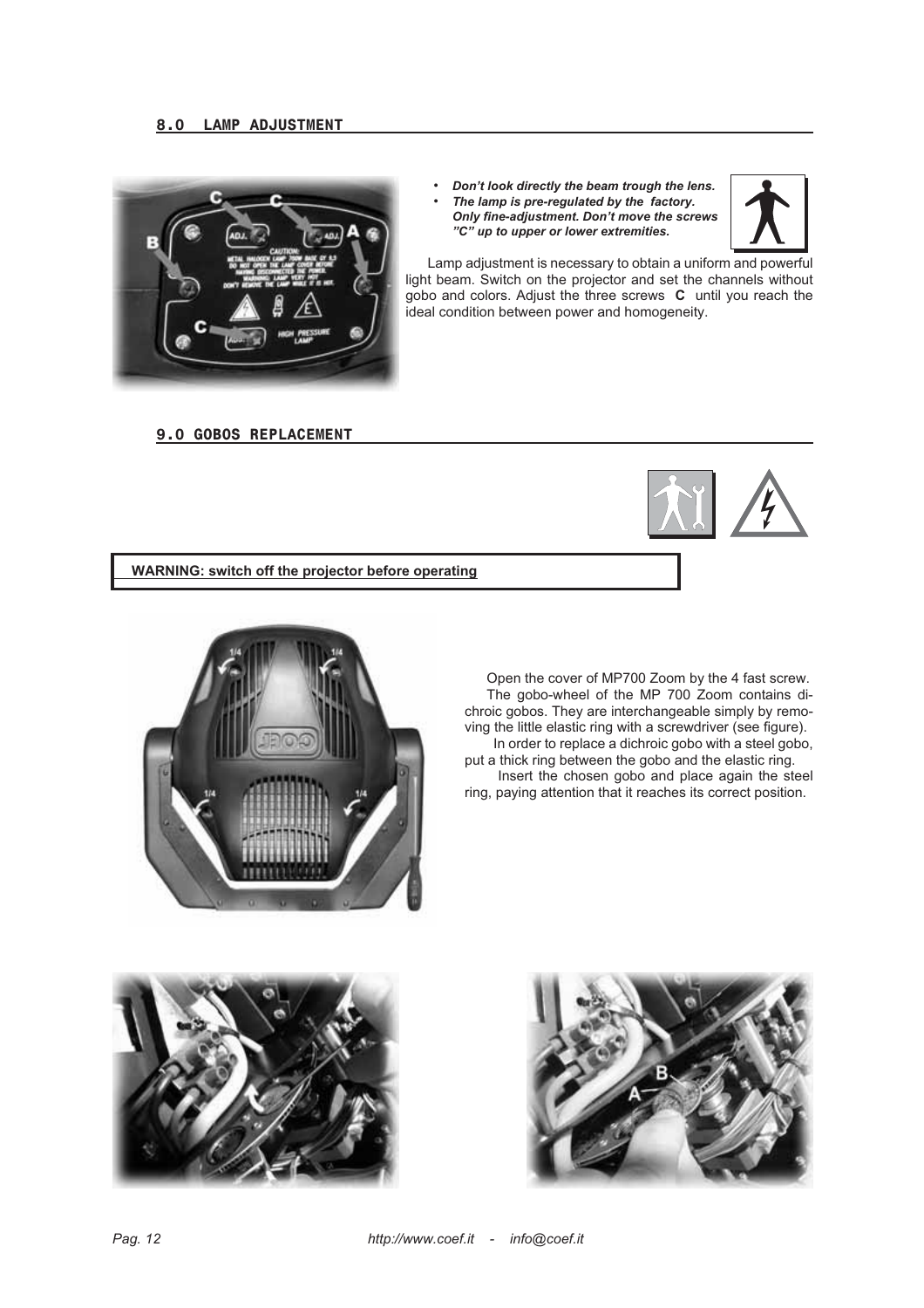#### **10.0 ORDINARY MAINTENANCE**

Ordinary maintenance on the projectors **MP 700 Zoom** is necessary to maintain the perfect efficiency of the unit and to avoid defects like the low luminosity of the light beam or the elevated overheating of the equipment.





In the figures you can see those components that can easily accumulate dust and grease. Clean them using a soft cloth and common glass-cleaners.



# **10.1 EXTRAORDINARY MAINTENANCE**

**WARNING: switch off the projector before operating**



To make an extraordinary maintenance, it is necessary the presence of a generic or qualified mechanical operator, according to the type of the needed intervention. In order to make its use easier, we advise you to completely draw out the mechanic unit of the zoom and focus movements as follows: disconnect the two motors (connectors **B** and **C**) and the fan (connector **D**); remove the 4

screws (part. **A**) and carefully extract the whole mechanic unit. Clean carefully the indicated parts.

their connectors.







Once the frame with the Zoom/Focus mechanic unit has been removed, it is possible to clean the parts which are usually difficult to reach. Reassemble the Zoom/Focus unit carefully, being sure in particular that the blade with prism and frost is positioned between the two lenses of the Zoom/Focus unit.

Remember then to connect again the 2 motors and the fan to



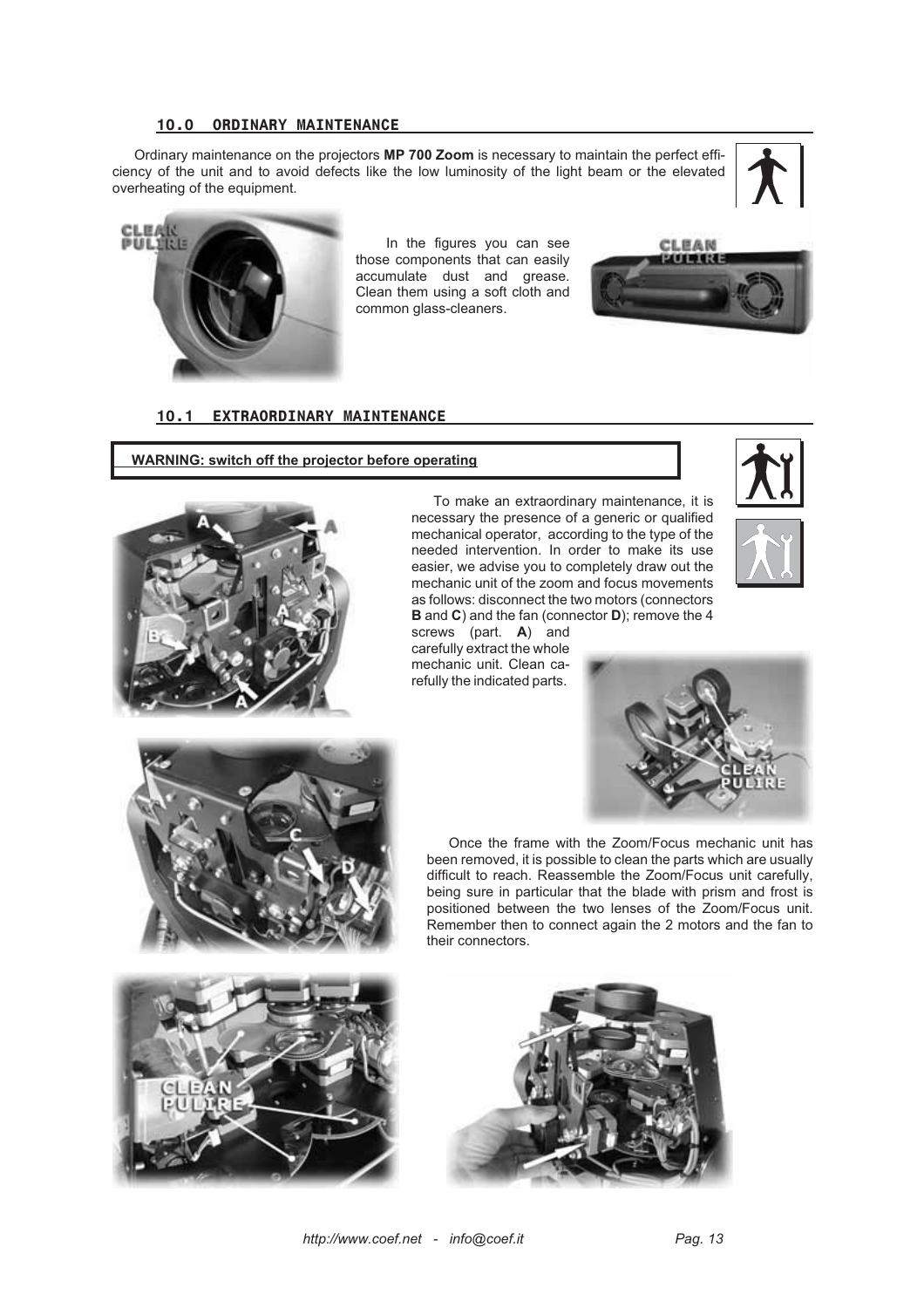



You must particularly take care of the sensors which are really fundamental in the unit working.

The sensors are absolutely necessary when a general reset of the projector is needed. If this function is not correctly executed, it will totally compromise the regular working of the projector, at least for the group referred to the sensor itself.



The sensors of the encoders concerning the PAN and TILT movements are located in the base and in the arm of the MP700 Zoom respectively. The pictures clearly show how you can reach these components and where you can correctly operate for their maintenance.

Another place where grease and dust settle is inside the lamp-box. Carry out the following operations in order to clean: unscrew, but not completely, the 4 screws on the side of the fin unit located on top of the bulb; draw out the full fin unit; clean the antiheat filter and the parabola of the bulb; assemble the fin unit again by inserting first the part next to the lamp-board and then the 4 screws in their seat; tighten carefully.

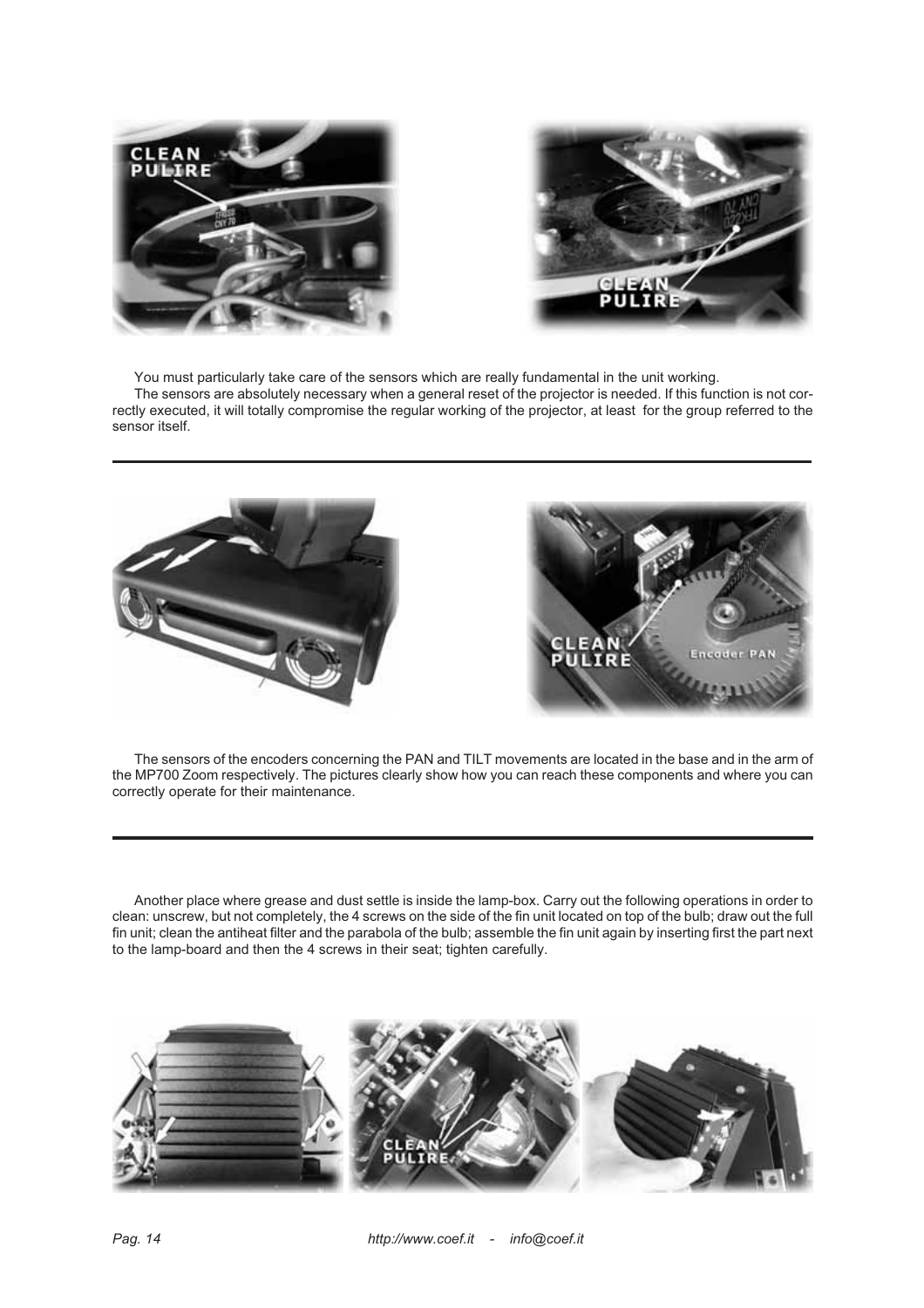# **10.2 ELETTRONIC MAINTENANCE**

#### **WARNING: switch off the projector before operating**



This section is dedicated in detail to the electronic connections between the card and the mechanical components, assembled in the projector. These informations will be absolutely necessary when the mechanical unit has to be removed from the projector for maintenance and/or repair.

The connections are made using handy connectors and are detailed in figure where you can find indications about the connection between a specific connector and a specific component of the mechanical unit. This includes the motors and the sensors of the various effects wheels ( color, gobos, prisms, shutter etc.).

*WARNING!* **An improper use of this documentation made by not specifically qualified staff can damage irremediably the electronic and/or mechanical components of the projector.**



# Œ

|                | Motor SHUTTER / STROBE      | 15 | Sensor PAN                                  |
|----------------|-----------------------------|----|---------------------------------------------|
| 2              | Motor COLORE wheel          | 16 | Sensor TILT                                 |
| 3              | Motor GOBOS wheel           | 17 | Sensor COLOR wheel<br>S <sub>1</sub>        |
| 4              | Motor GOBOS Rotation        | 18 | Sensor GOBOS wheel<br>S <sub>2</sub>        |
| 5              | Motor EFFECTS wheel         | 19 | S <sub>3</sub><br>Sensor GOBOS Rotation     |
| 6              | Motor ZOOM                  | 20 | ON/OFF Lamp (only Magnetic Ballast version) |
| $\overline{7}$ | Motor FOCUS                 | 21 | Electronic Ballast connector                |
| 8              | Motor CONVERSION FILTERS    | 22 | LIGHT Sensor / NTC Sensor                   |
| 9              | Motor IRIS                  | 23 | <b>POWER Connector</b>                      |
| 10             | <b>Motor PRISM Rotation</b> | 24 | Faston GROUND connection                    |
| 11             | Motor TILT                  | 25 | DMX IN/OUT                                  |
| 12             | Motor PAN                   | 26 | Head FAN                                    |
| 13             | Encoder TILT                | 27 | Base FAN                                    |
| 14             | Encoder PAN                 |    |                                             |

23 - Power connector on board